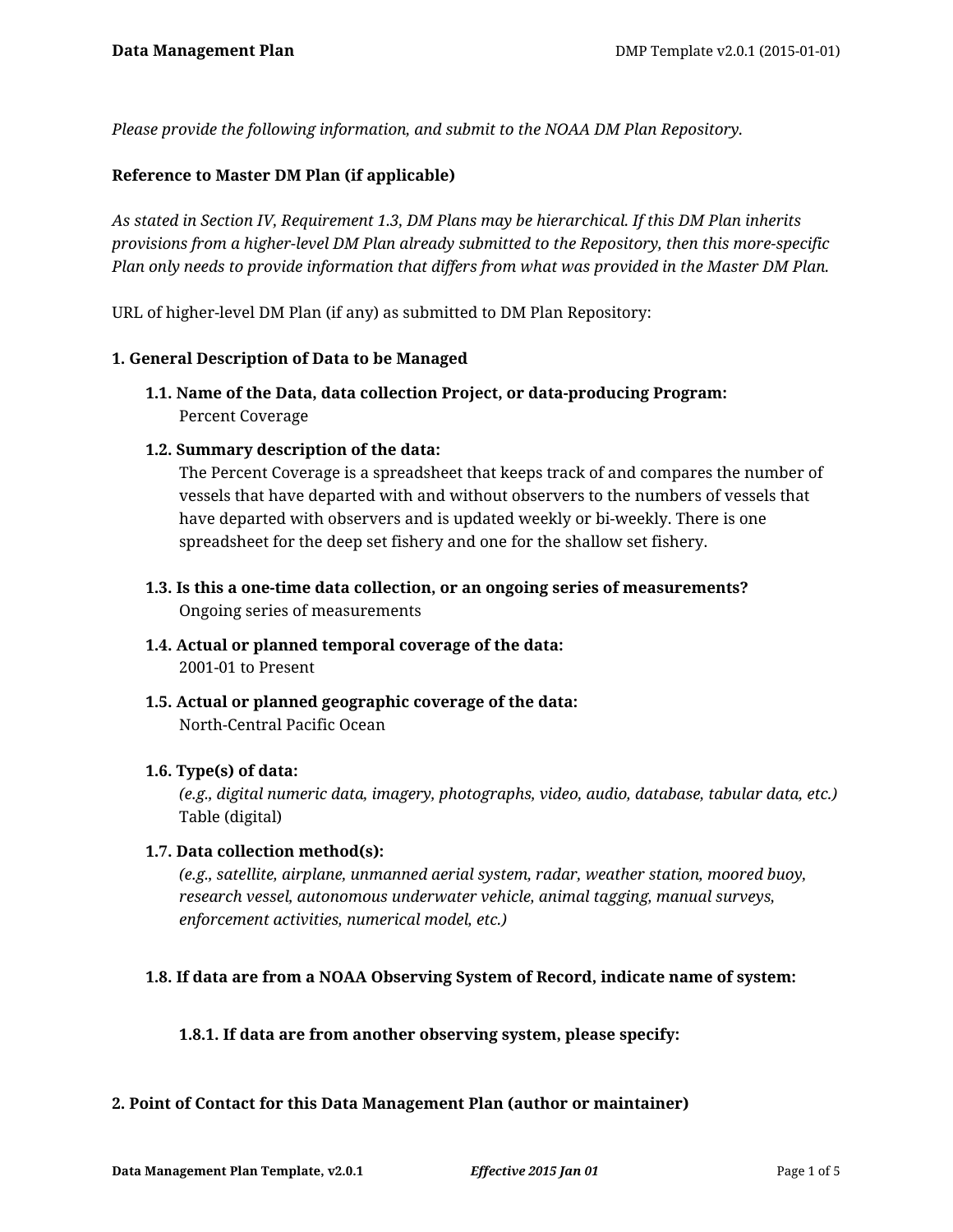## **2.1. Name:**

Kevin Busscher

**2.2. Title:** Metadata Contact

## **2.3. Affiliation or facility:**

- **2.4. E-mail address:** kevin.busscher@noaa.gov
- **2.5. Phone number:** 808-725-5102

## **3. Responsible Party for Data Management**

*Program Managers, or their designee, shall be responsible for assuring the proper management of the data produced by their Program. Please indicate the responsible party below.*

## **3.1. Name:**

Kevin Busscher

**3.2. Title:** Data Steward

## **4. Resources**

*Programs must identify resources within their own budget for managing the data they produce.*

## **4.1. Have resources for management of these data been identified?**

Yes

# **4.2. Approximate percentage of the budget for these data devoted to data management ( specify percentage or "unknown"):**

Unknown

## **5. Data Lineage and Quality**

*NOAA has issued Information Quality Guidelines for ensuring and maximizing the quality, objectivity, utility, and integrity of information which it disseminates.*

## **5.1. Processing workflow of the data from collection or acquisition to making it publicly accessible**

*(describe or provide URL of description):*

Lineage Statement:

Created biweekly by POC and distributed via email to authorized individuals.

# **5.1.1. If data at different stages of the workflow, or products derived from these data, are subject to a separate data management plan, provide reference to other plan:**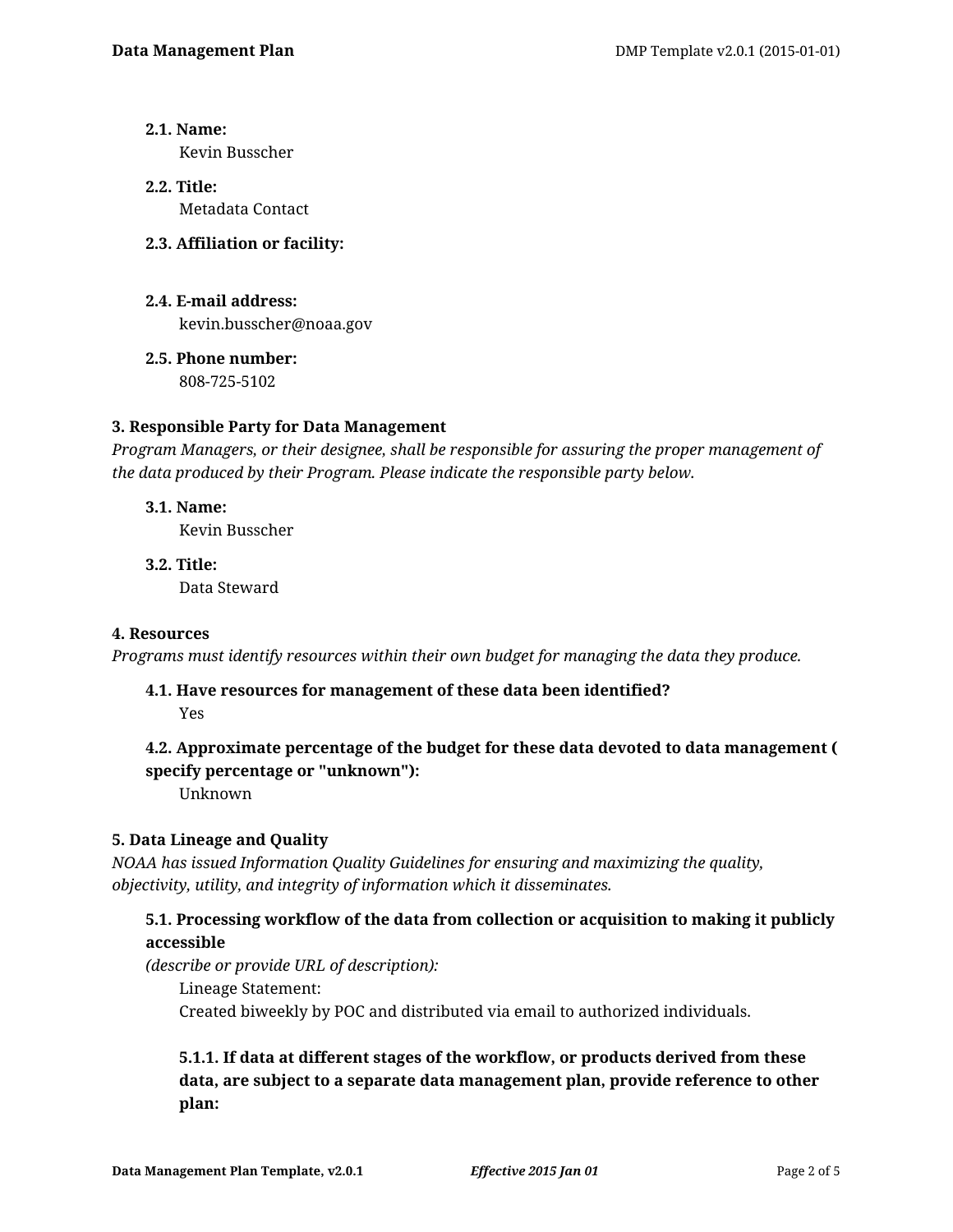**5.2. Quality control procedures employed (describe or provide URL of description):** Proof read

## **6. Data Documentation**

*The EDMC Data Documentation Procedural Directive requires that NOAA data be well documented, specifies the use of ISO 19115 and related standards for documentation of new data, and provides links to resources and tools for metadata creation and validation.*

- **6.1. Does metadata comply with EDMC Data Documentation directive?** No
	- **6.1.1. If metadata are non-existent or non-compliant, please explain:** Missing/invalid information:
		- 1.7. Data collection method(s)
		- 7.2. Name of organization of facility providing data access
- **6.2. Name of organization or facility providing metadata hosting:** NMFS Office of Science and Technology

**6.2.1. If service is needed for metadata hosting, please indicate:**

### **6.3. URL of metadata folder or data catalog, if known:**

https://www.fisheries.noaa.gov/inport/item/16871

### **6.4. Process for producing and maintaining metadata**

*(describe or provide URL of description):*

Metadata produced and maintained in accordance with the NOAA Data Documentation Procedural Directive: https://nosc.noaa.gov/EDMC/DAARWG/docs/EDMC\_PD-Data Documentation v1.pdf

### **7. Data Access**

*NAO 212-15 states that access to environmental data may only be restricted when distribution is explicitly limited by law, regulation, policy (such as those applicable to personally identifiable information or protected critical infrastructure information or proprietary trade information) or by security requirements. The EDMC Data Access Procedural Directive contains specific guidance, recommends the use of open-standard, interoperable, non-proprietary web services, provides information about resources and tools to enable data access, and includes a Waiver to be submitted to justify any approach other than full, unrestricted public access.*

**7.1. Do these data comply with the Data Access directive?** No

**7.1.1. If the data are not to be made available to the public at all, or with limitations, has a Waiver (Appendix A of Data Access directive) been filed?** No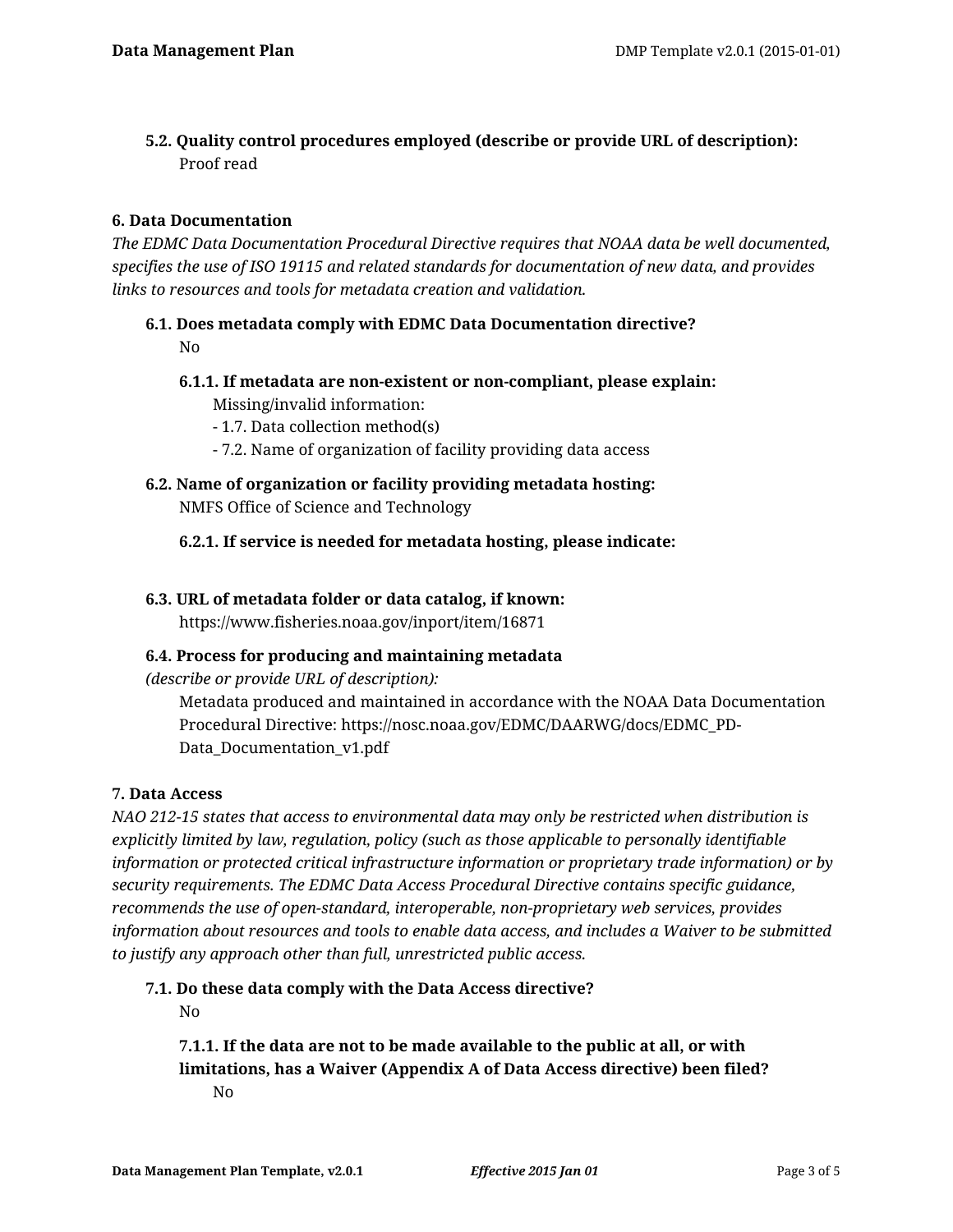### **7.1.2. If there are limitations to public data access, describe how data are protected from unauthorized access or disclosure:**

Individuals must be authorized.

### **7.2. Name of organization of facility providing data access:**

- **7.2.1. If data hosting service is needed, please indicate:** Not Applicable
- **7.2.2. URL of data access service, if known:** https://www.fisheries.noaa.gov/inport/item/16871

# **7.3. Data access methods or services offered:** Contact Observer Program Operations Coordinator and request permission.

**7.4. Approximate delay between data collection and dissemination:** Immediate - once finalized disseminated to authorized individuals

## **7.4.1. If delay is longer than latency of automated processing, indicate under what authority data access is delayed:**

## **8. Data Preservation and Protection**

*The NOAA Procedure for Scientific Records Appraisal and Archive Approval describes how to identify, appraise and decide what scientific records are to be preserved in a NOAA archive.*

## **8.1. Actual or planned long-term data archive location:**

*(Specify NCEI-MD, NCEI-CO, NCEI-NC, NCEI-MS, World Data Center (WDC) facility, Other, To Be Determined, Unable to Archive, or No Archiving Intended)* OTHER

**8.1.1. If World Data Center or Other, specify:**

**8.1.2. If To Be Determined, Unable to Archive or No Archiving Intended, explain:**

- **8.2. Data storage facility prior to being sent to an archive facility (if any):** Pacific Islands Regional Office - Honolulu, HI
- **8.3. Approximate delay between data collection and submission to an archive facility:** Not Applicable
- **8.4. How will the data be protected from accidental or malicious modification or deletion prior to receipt by the archive?**

*Discuss data back-up, disaster recovery/contingency planning, and off-site data storage relevant to the data collection*

Daily backup PIRO-IT